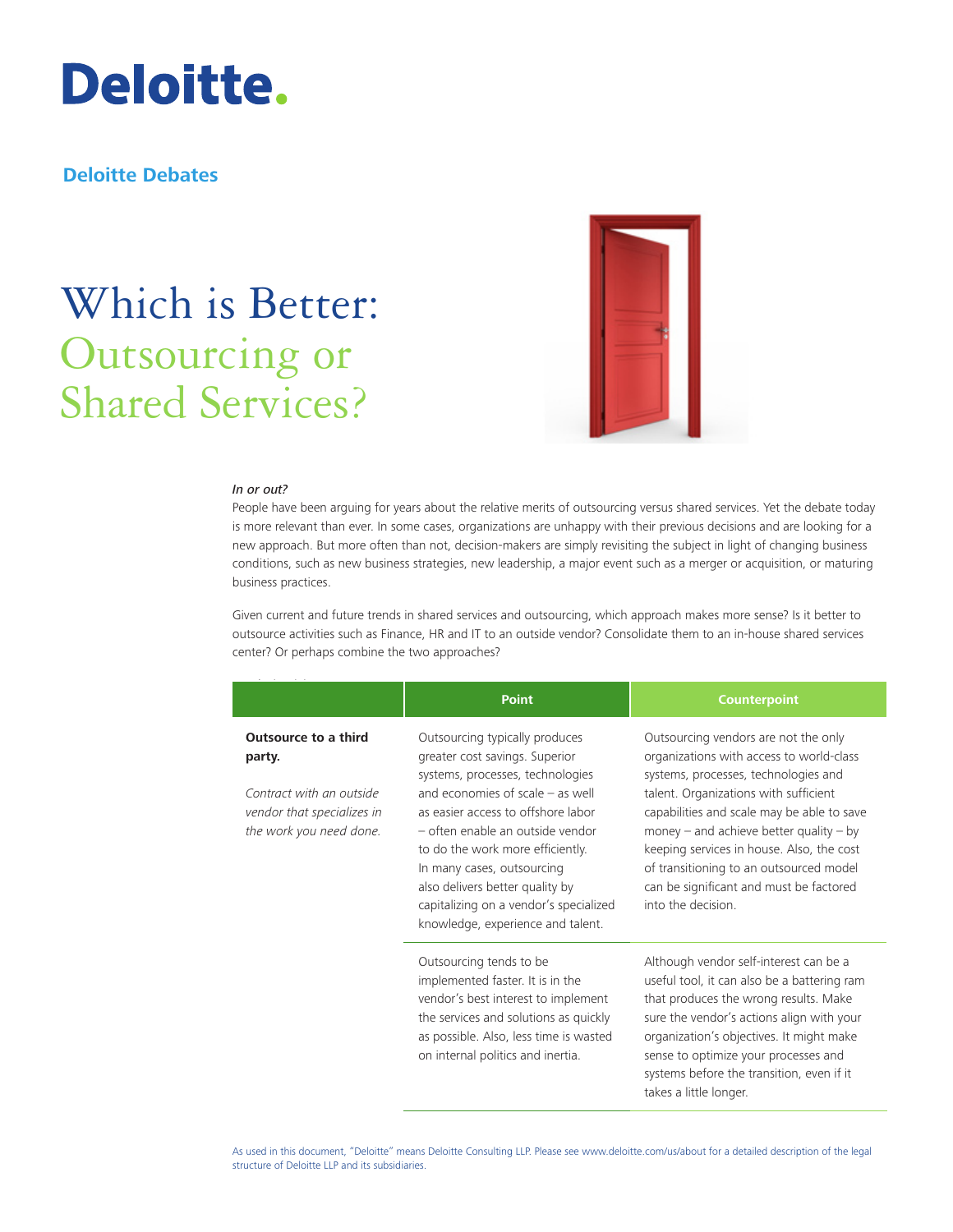|                                                                                                     | <b>Point</b>                                                                                                                                                                                                                                        | <b>Counterpoint</b>                                                                                                                                                                                                                                                                                                                                                                                             |
|-----------------------------------------------------------------------------------------------------|-----------------------------------------------------------------------------------------------------------------------------------------------------------------------------------------------------------------------------------------------------|-----------------------------------------------------------------------------------------------------------------------------------------------------------------------------------------------------------------------------------------------------------------------------------------------------------------------------------------------------------------------------------------------------------------|
|                                                                                                     | Outsourcing helps avoid future<br>investments such as costly system<br>upgrades.                                                                                                                                                                    | Although the outsourcing vendor will be<br>responsible for future upgrades, it is likely<br>to focus on improvements within its own<br>four walls. This can limit the ability to<br>improve the end-to-end process, which is<br>typically where the greatest value is found.                                                                                                                                    |
|                                                                                                     | Outsourcing provides greater<br>flexibility by turning fixed costs into<br>variable costs.                                                                                                                                                          | That's true from a cost perspective. But<br>from a strategic perspective, locking<br>yourself into an outsourcing contract may<br>actually reduce your options and flexibility.                                                                                                                                                                                                                                 |
| <b>Consolidate to a shared</b><br>services center.<br>Centralize the work, but<br>keep it in house. | A shared services approach gives<br>you more control over processes and<br>outcomes, which reduces risk. This is<br>especially important for key activities<br>that are strategic to the business<br>or bound by strict compliance<br>requirements. | Although it can be scary to relinquish<br>control over critical activities, the reality is<br>that leading vendors often have world-<br>class processes and controls that present<br>even less risk than your own. Taking<br>advantage of such capabilities can help<br>you achieve your strategic objectives.                                                                                                  |
|                                                                                                     | Your business requirements are<br>unique $-$ and so are the systems and<br>processes needed to support them.<br>They are competitive differentiators<br>and should be kept in house.                                                                | This is one of the most common<br>arguments in favor of shared services. It<br>is also one of the most compelling - but<br>only in the rare cases when it's true.<br>More often than not, organizations'<br>requirements and capabilities are not<br>as unusual as they think. Outsourcing<br>commodity activities gives you more<br>time to focus on activities that are truly<br>competitive differentiators. |
|                                                                                                     | Shared services are more responsive<br>to business needs because they are<br>part of the same enterprise and<br>have a closer relationship with the<br>business units.                                                                              | Closeness sometimes leads to<br>complacency. Outsourcing vendors have<br>the advantage of starting fresh. They can<br>use the contract as a catalyst to drive<br>work forward, instead of getting caught<br>up in internal politics that might otherwise<br>slow things down.                                                                                                                                   |
|                                                                                                     | With shared services, you don't have<br>to share your strategies and other<br>proprietary information with an<br>outside party.                                                                                                                     | Outsourcing relationships can be just<br>as strong and trustworthy as internal<br>relationships. Also, well designed<br>outsourcing contracts provide very<br>rigorous procedures for handling and<br>protecting sensitive information.                                                                                                                                                                         |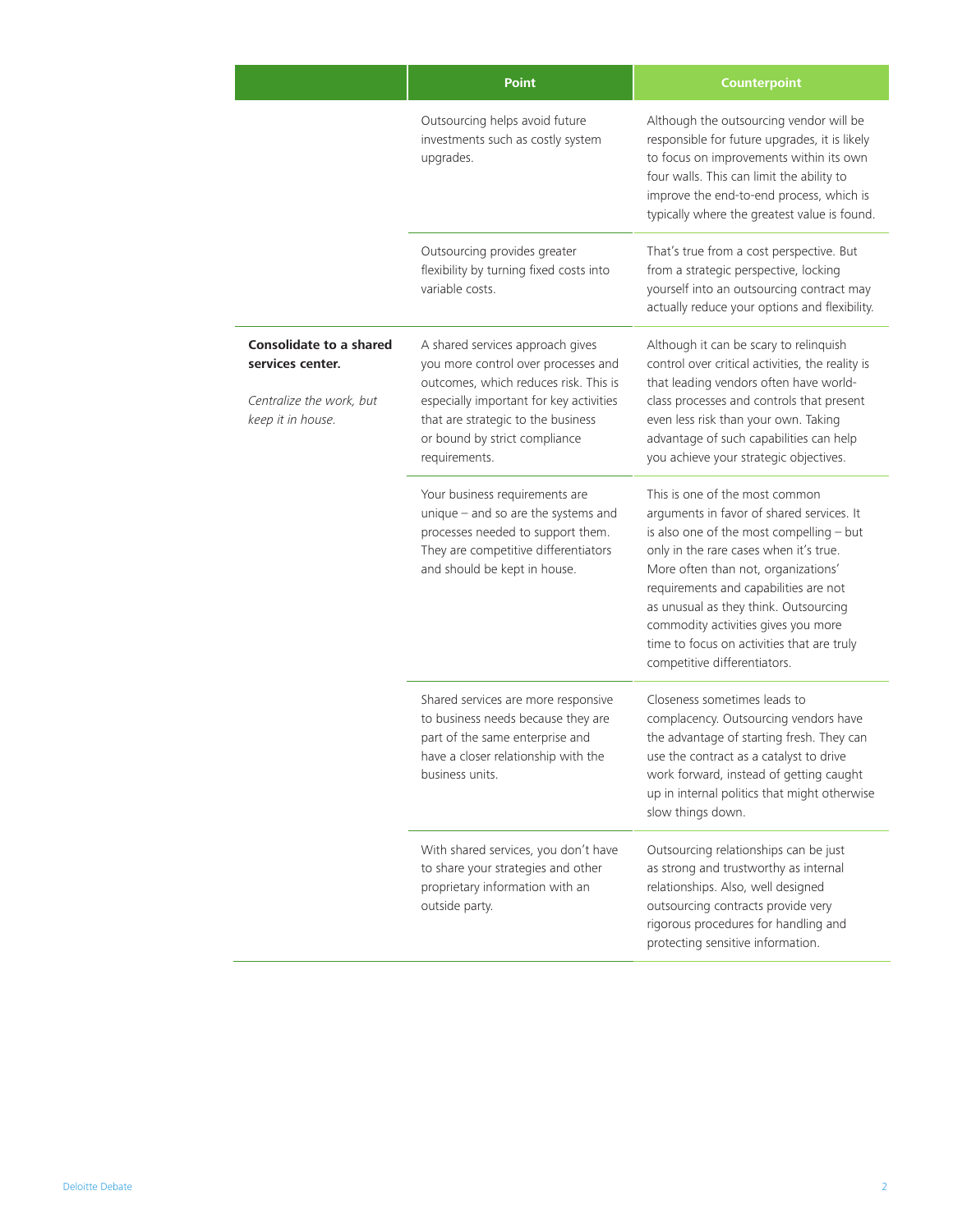

## My take

### **[Peter Lowes, Principal, Deloitte Consulting LLP](http://www.deloitte.com/view/en_US/us/Services/additional-services/shared-services/article/28e0aeaf7a6e3210VgnVCM100000ba42f00aRCRD.htm)**

The issue of "outsourcing versus shared services" is a perennial debate, and the right answer requires an objective look at the unique requirements of each situation. Unfortunately, decisions often are dominated by a few strong personal opinions, and by past experiences that are not relevant to the situation at hand.

In my view, outsourcing tends to make the most sense when an organization is looking for fundamental change, wants to move quickly, and views cost reduction as a top priority. The organization acknowledges the vendor's superior systems, processes, talent, and scale economies – and wants to take advantage of them.

A shared services approach tends to make the most sense when control is a top priority, and when the activities in question are unique to the organization – and a competitive differentiator. However, success hinges on having adequate systems, processes, talent, and scale. If these are not on par with what an outsourcing vendor offers, it is hard for shared services to be competitive.

Our experience indicates that change initiatives driven by the business units often lean toward outsourcing because the focus is on bottom-line results, rather than on preserving the status quo. Conversely, change initiatives driven by the targeted functions themselves are more likely to adopt a shared services model, which is more of an incremental change.

Offshoring is sometimes thrown into the mix, further clouding the issue. It is important to understand that offshore labor is a viable cost-saving option both for outsourcing and shared services. That said, organizations with a strong interest in using offshore labor often favor outsourcing because it saves them the trouble of establishing and managing their own offshore operations. Outsourcing can also help an organization dodge criticism from employees, customers, the media, and the government that it is shipping jobs overseas. While that may in fact be happening, an organization can reasonably claim the decision is out of its hands.

Choosing between outsourcing and shared services does not have to be an either/or decision. Many organizations are best served by a combination of outsourcing and shared services – even within a single business function. Also, many activities can be managed effectively either way. Ultimately, success is not just determined by the approach you choose, but how well you execute it.

## A view from Strategy and Operations

### **[Susan Hogan, Principal, Deloitte Consulting LLP](http://www.deloitte.com/view/en_US/us/article/dd71e55cd21fb110VgnVCM100000ba42f00aRCRD.htm)**

Some organizations make the mistake of viewing outsourcing as the holy grail. The reality is that a shared services approach often makes good sense – as a steppingstone toward outsourcing, or as a long-term solution. Shared services is most viable as a long-term solution for organizations that have the scale and desire to optimize the processes themselves, and for processes where maintaining control is crucial. Examples might include processes such as financial reporting that are critical to regulatory compliance, or processes such as receivables that are key customer touch points.

Another subtle but important advantage of a shared services approach is that it gives you an opportunity to continuously improve your processes, instead of surrendering the benefits from such improvements over to a vendor. Organizations that opt for outsourcing should try to structure the contract so they share in the returns from any future improvements the vendor might make.

Similarly, if an outsourcing vendor will be running the operation with your existing processes and systems – rather than its own – it might make sense to invest in process optimization prior to outsourcing the work. This will enable you to negotiate a better price with the vendor, and help ensure a smoother transition. If you outsource a mess, it's still a mess.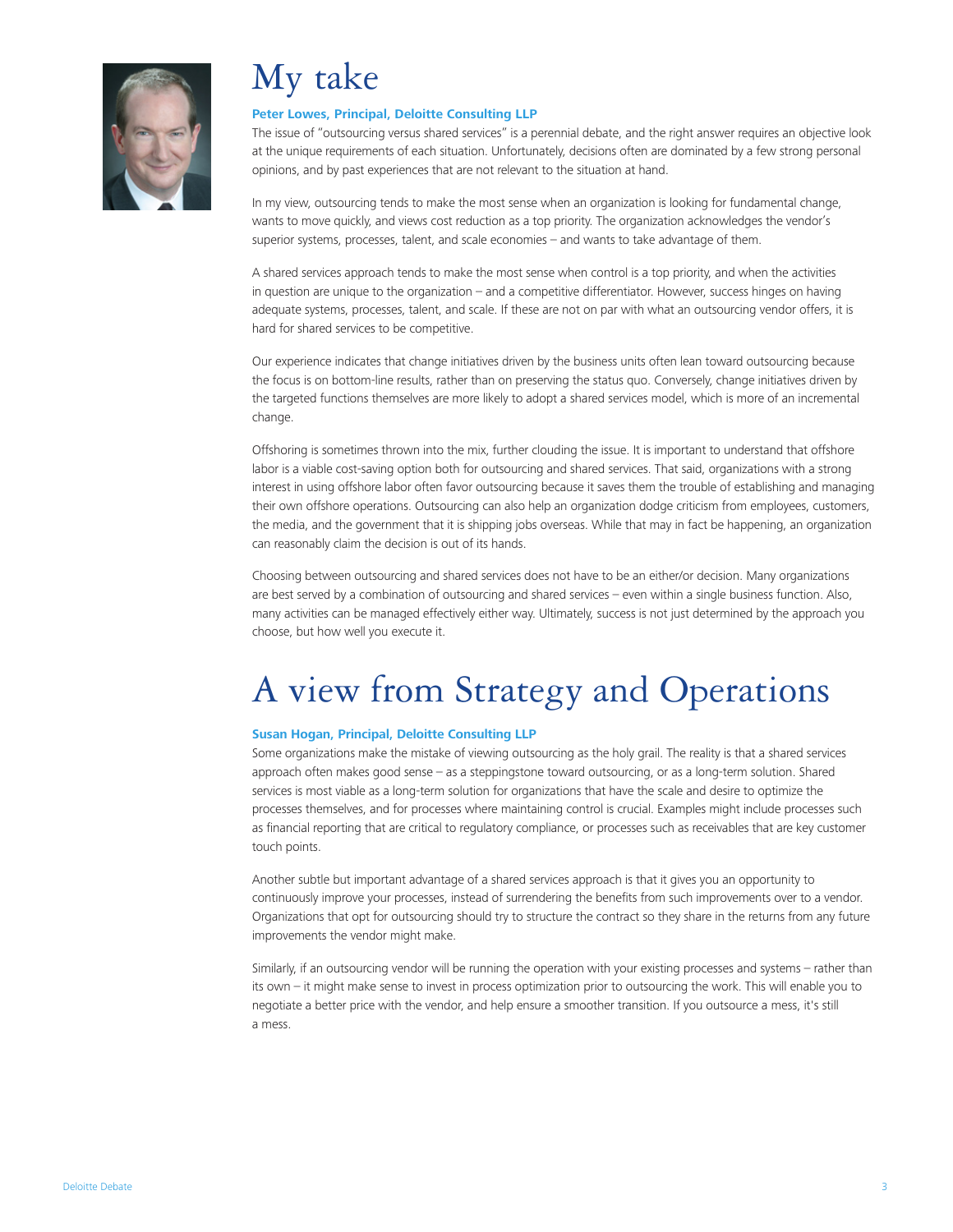### Bringing the debate to HR

### **[Erica Volini, Principal, Deloitte Consulting LLP](http://www.deloitte.com/view/en_US/us/Services/consulting/consulting-services/human-capital/article/134af6054a504210VgnVCM200000bb42f00aRCRD.htm)**

In HR, the debate over outsourcing and shared services has been raging for well over a decade. Because HR Transformation initiatives affect every employee across the organization, they tend to be politically charged and draw interest from stakeholders throughout the organization – from business units to supporting functions such as Finance and IT. In order to cut through the noise, it often helps to start with a few key questions:

- What level of transformation / change that the HR function is looking to drive?
- Where is the driver for change stemming from the HR function itself or a business mandate?
- Is driving cost out of the HR function a top priority for the organization?
- What is the organization's culture and how does that align with an outsourcing approach?

Thinking about these questions can help you understand where your organization belongs on the HR service delivery spectrum. And while this debate can easily boil down to a choice between reducing cost vs. driving value, risk aversion vs. risk taking, and strategic function vs. transactional processor, it is the range of options within those choices that typically drives the final direction for the HR function.

Regardless of your decision, you will likely find it is just the beginning of the journey, not the end. Outsourcing and shared services both require a wide range of activities to capture the full value of the underlying HR Transformation effort. Everything from process redesign and technology integration to organizational restructuring, skills assessments and people transitions must be considered.

In fact, because they are rooted in many of the same concepts and activities, the line between outsourcing and shared services tends to blur over time. That's just fine. At the end of the day, while the initial decision is an important one, it is the execution of that decision and the commitment of key stakeholders to the success of the transformation effort that will determine the ultimate success.

For more information, please visit: <www.deloitte.com/us/debates/sharedservicesoutsourcing>.

For further information about this debate, please contact:

[Peter Lowes](http://www.deloitte.com/view/en_US/us/Services/additional-services/shared-services/article/28e0aeaf7a6e3210VgnVCM100000ba42f00aRCRD.htm) Principal Deloitte Consulting LLP plowes@deloitte.com

[Susan Hogan](http://www.deloitte.com/view/en_US/us/article/dd71e55cd21fb110VgnVCM100000ba42f00aRCRD.htm) Principal Deloitte Consulting LLP shogan@deloitte.com

[Erica Volini](http://www.deloitte.com/view/en_US/us/Services/consulting/consulting-services/human-capital/article/134af6054a504210VgnVCM200000bb42f00aRCRD.htm) Principal Deloitte Consulting LLP evolini@deloitte.com